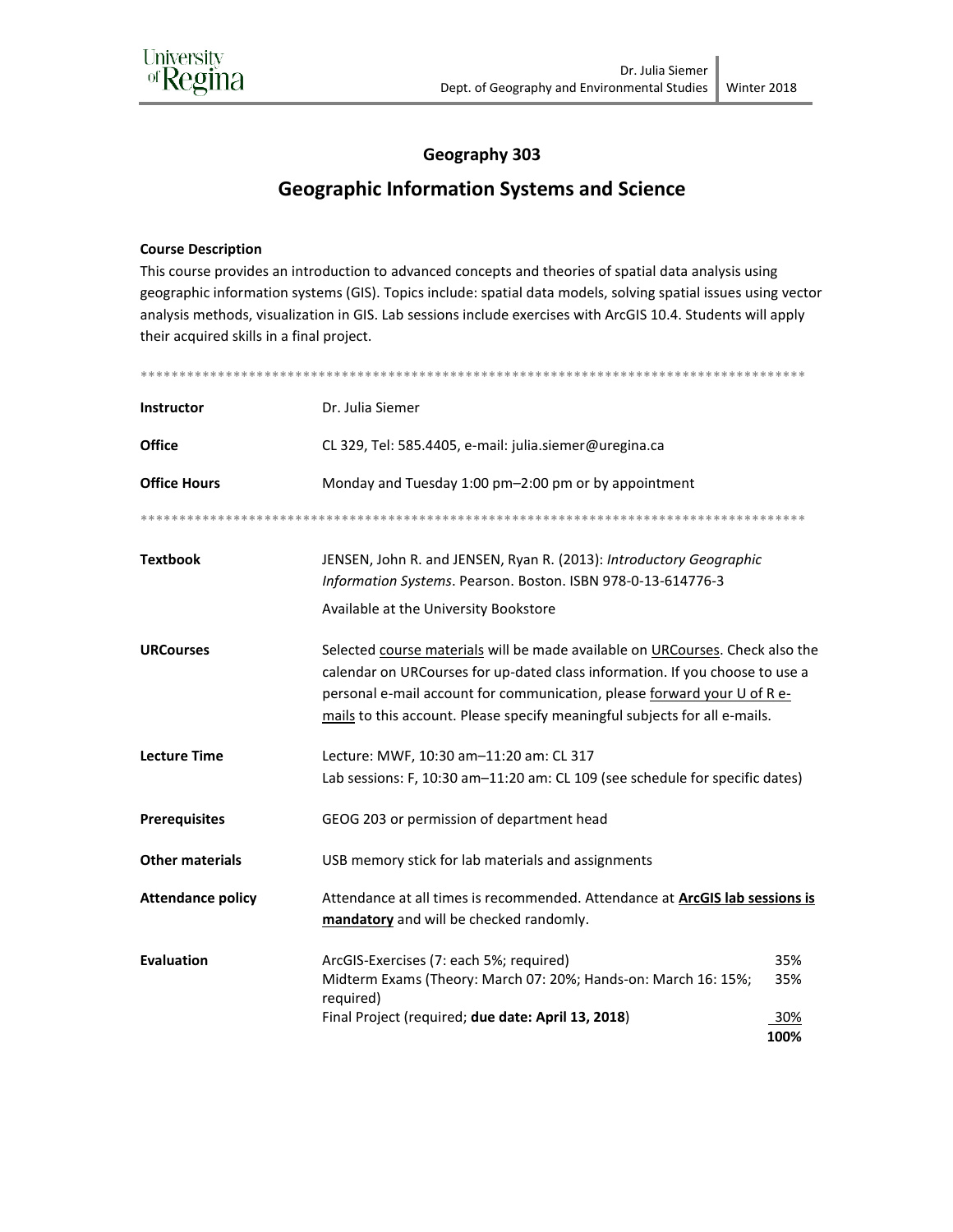**Knowledge and Effort** This course requires computer file management skills and the ability to work within a Windows computer environment without assistance. Students are expected to spend considerable time developing thoughtful products, as well as conducting limited research to feed into their written assignments. Students must demonstrate a mature, professional, and conscientious effort toward class work and participation. In addition to class hours, students should expect an average weekly work-load of 1.5 hour for readings and up to 2 hours of individual (computer) work

(depending on previous experience with ArcGIS or similar products).

**Late assignments and All assignments/labs, projects and exams are required**. A missed or late **missed examinations** assignment or exam results in a grade of NP for the course. Due dates for assignments/labs will be specified. **Assignments/labs or projects that are submitted late will be penalized 10% per day** (including weekends, starting with the due day). Assignments/labs or project components submitted **more than 3 days late are not accepted** and result in a grade of NP for the course. A missed exam can normally not be written at a later time. (See also section Accommodations)

**Accommodations** Any student with a disability who may need accommodations should discuss these with the course instructor after contacting the Coordinator of the Disability Resource Office at 585-4631.

> If you are **unable to complete an assignment, midterm examination or components of the final project** for compassionate or health reasons, contact the instructor **as soon as possible**. A medical certificate from an attending physician must accompany the request if the reason is medical. For other reasons, such evidence as is appropriate should be provided.

**Recording of lectures** Students must be aware of two issues regarding audio, image or video recording of lectures. First, a lecture/lab is considered the intellectual property of the instructor, and copyright guidelines and regulations apply to the recording of lectures. Second, there is a need to protect the privacy of students in the class from being recorded without their knowledge and permission. As such, students in this course may not create recordings of any kind in this class. Any student creating unauthorized recordings will be subject to disciplinary action under §5.13 of the Undergraduate Calendar.

> Students requiring recordings as an accommodation for a disability, and who have documentation from the Centre for Student Accessibility, are exempted from this restriction. Students in this position must speak to the instructor prior to recording lectures, and any such recordings are solely authorized for the purposes of individual study.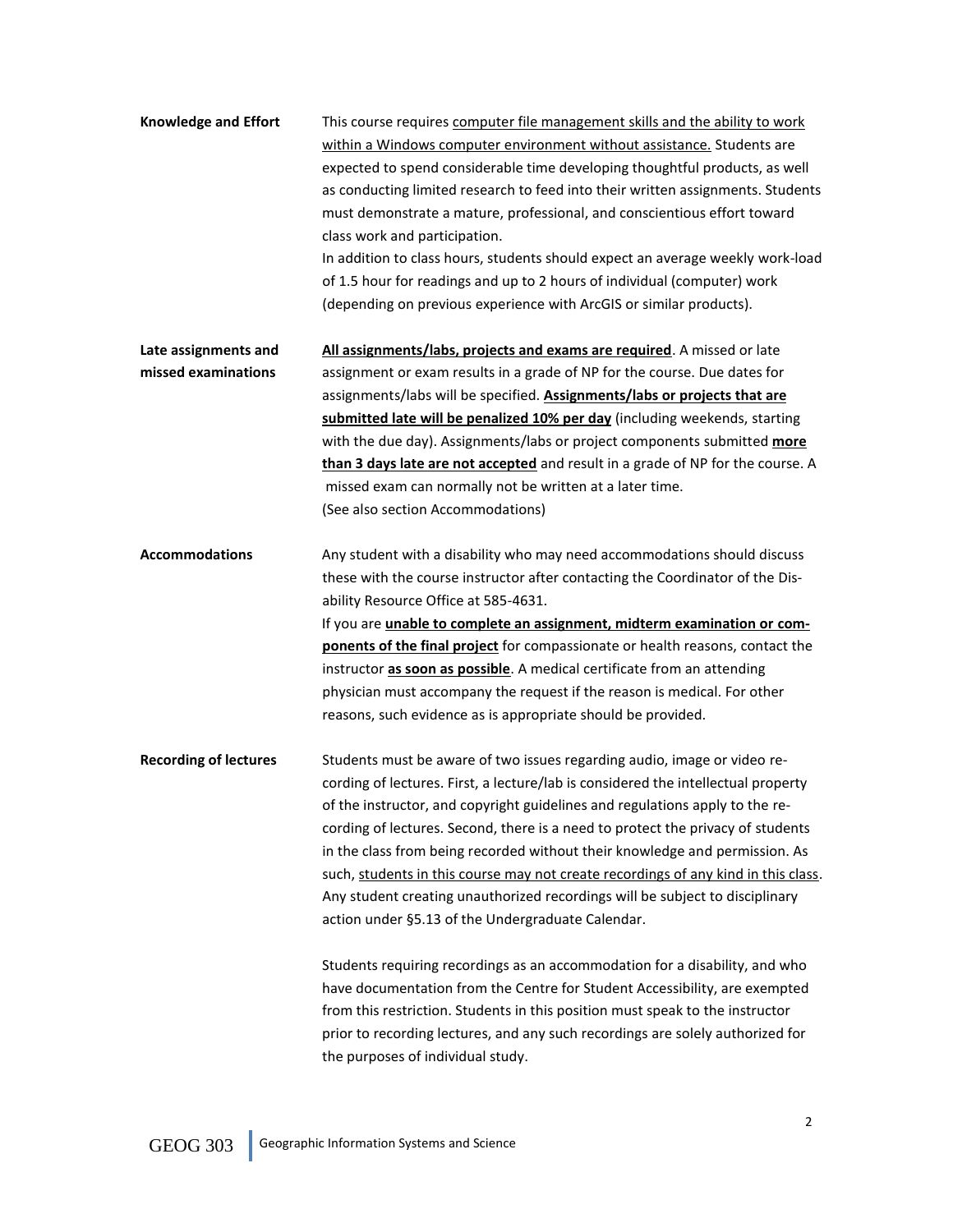| Week                     | <b>Date</b>       | <b>Lecture Topic</b>                                   | <b>Required Readings</b>  |
|--------------------------|-------------------|--------------------------------------------------------|---------------------------|
| 1                        | Jan 08            | Introduction to the course                             | Chapter 1                 |
| 1                        | Jan 10            | Review of GIS fundamentals                             | Chapter 1                 |
| $\mathbf{2}$             | Jan 15            | Projections in GIS                                     | Chapter 2                 |
| $\overline{2}$           | Jan 17            | Projections in GIS                                     | Chapter 2                 |
| 3                        | Jan 22            | Georeferencing                                         | Chapter 2                 |
| 3                        | Jan 24            | Georeferencing                                         | Chapter 2                 |
| 4                        | Jan 29            | Importing XY tabular and other spatial data            | Chapter 3 (55-70)         |
| 4                        | Jan 31            | Digitizing, basic editing in GIS                       | <b>Additional reading</b> |
| 5                        | Feb <sub>05</sub> | Geodatabases                                           | Chapter 5                 |
| 5                        | Feb 07            | Geodatabases                                           | Chapter 5                 |
| 6                        | Feb 12            | Geoprocessing, Model builder                           | Chapter 6 (149-165)       |
| 6                        | Feb 14            | Geoprocessing, Model builder                           | Additional reading        |
|                          | Feb 19-23         | Reading week                                           |                           |
| $\overline{ }$           | Feb 26            | Spatial analyses                                       | Chapter 6                 |
| $\overline{\phantom{a}}$ | Feb <sub>28</sub> | Spatial analyses                                       | Chapter 7                 |
| 8                        | Mar <sub>05</sub> | Geocoding                                              | Chapter 7 (195-200)       |
| 8                        | <b>Mar 07</b>     | Midterm - theory                                       |                           |
| 9                        | Mar 12            | Cartography and GIS                                    | Chapter 10                |
| 9                        | <b>Mar 14</b>     | Final Project will be handed out                       |                           |
| 10                       | Mar 19/21         | No lecture - Work on individual Final Project (CL 109) | $\qquad \qquad -$         |
| 11                       | Mar 26/28         | No lecture - Work on individual Final Project (CL 109) | $\qquad \qquad -$         |
| 12                       | Apr 02/04         | No lecture - Work on individual Final Project (CL 109) | $\qquad \qquad -$         |
| 13                       | Apr 09/11         | No lecture - Work on individual Final Project (CL 109) | $\qquad \qquad -$         |

## **CL 317 – Lecture – Tentative Schedule\***

\* subject to change, check URCourses calendar for up-dates